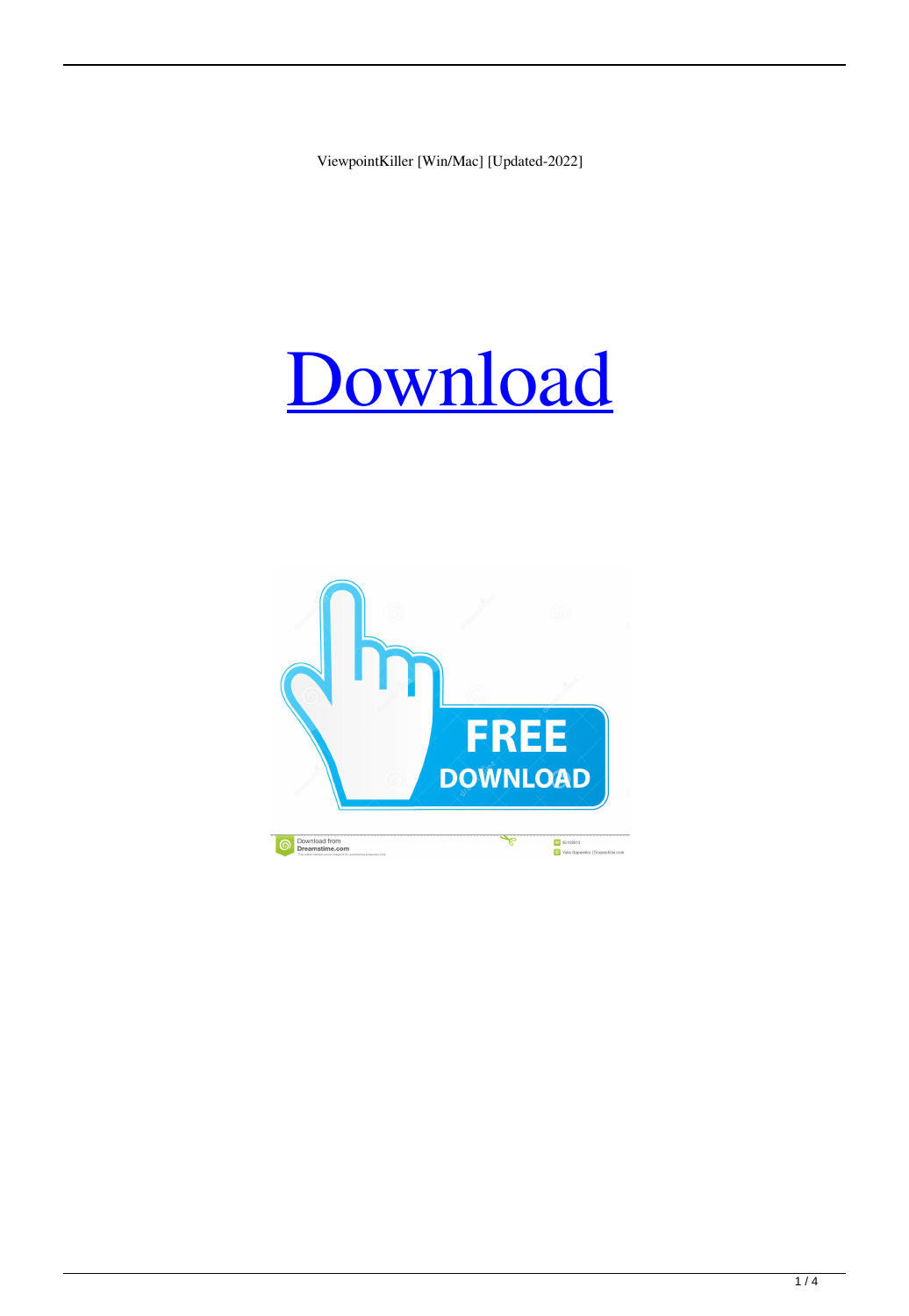## **ViewpointKiller Crack Download For PC [Updated] 2022**

Viewpoint Killer is a lightweight and portable application that enables users to quickly remove Viewpoint Media Player from their computers with minimum effort. Viewpoint Media Player is an older Browser Helper Object that hijacks web browsers, usually without the user's consent. In the past, it has proven to be hard to get rid of. Since installation is not necessary, you can drop the executable file in any location on the hard disk and click it to run. It is also possible to save it to a pen drive or external drive to run it on any machine without prior installers, in order to eliminate the Viewpoint Media Player plugin. AOL Instant Messenger users need to follow a few simple steps to disable everything associated with Viewpoint. The tool prompts the user for confirmation every step of the way, and it does not automatically close the web browsers. At the end you can create a log file to view results. The simple-to-use program is low-demanding when it comes to CPU and RAM. It has a good response time and works smoothly, without causing the OS to hang, crash or pop up error dialogs. We haven't come across any issues in our tests. All in all, ViewpointKiller serves its purpose. Unfortunately, it has not been updated for a while. Download ViewpointKiller 2.0 Miles Labes Miles Labes is the President of Muir Associates, a highly regarded consulting firm located in Rockville, Maryland. Miles is responsible for implementing innovative solutions in a wide range of business environments, including large enterprise-wide systems as well as technology-based solutions for small businesses. His highly skilled team of consultants delivers top-quality, technically-sound solutions across a wide range of software and hardware solutions. His work has been recognized by major industry organizations and publications such as the Wall Street Journal, Forbes, PC World, Windows NT Magazine, CIO Magazine and InfoWorld. Miles is a widely sought-after speaker on a variety of technology topics. He has delivered numerous presentations at local and national technology conferences and has conducted a variety of training sessions for large enterprises and technical support personnel. He is the author of a number of Windows books and technical publications and has written several client guides and scripts. He is a Microsoft Certified Trainer for the Windows operating systems. Miles is a frequent contributor to several technology publications and is the moderator of a popular Windows users group called Windows Milestones. Miles has worked with many different computer hardware and software companies and is

### **ViewpointKiller (LifeTime) Activation Code [Mac/Win]**

With KEYMACRO you can quickly and efficiently remove several programs using a single click. KEYMACRO includes a large selection of professional Macro Creation tools. Each Macro contains precise instructions and a ready to use Keyboard shortcut that will automate a series of mouse or keyboard actions. You can create macros that are very fast and easy to use, or you can create a fully featured "Program Runner" that will display a list of all programs on your computer, and allow you to easily select the ones you wish to remove. You can even select several programs at once, and invoke multiple removal actions with just one click.KEYMACRO Features: The following list highlights the key features of KEYMACRO: \* From a single location, you can quickly remove any program that is found on your computer. No need to go to the control panel to find it. KEYMACRO automatically determines all programs you have installed on your PC. \* When you delete a program with KEYMACRO, it will only allow you to remove the program and the shortcuts on your desktop. If you delete the program folder, it will also be removed from your registry. If you create an empty folder in the same location, the program will still be deleted from your registry. \* You can easily add other programs to a macro. Simply drag and drop the desired program from your Windows Explorer window to the KEYMACRO window. \* You can view the location of each of the programs to be removed, in a tree-like fashion. The program you're looking for can be found easily. If you wish, you can filter the tree view to include only the programs you want to remove. \* You can select which of the programs to be removed are started at startup. \* You can select to display the name of the application for the shortcuts on your desktop. \* You can also create a Macro that will open a Program Runner with the programs to be removed already selected. \* You can create a macro to delete all shortcuts on your desktop. \* You can create a macro that will remove a specific application from your registry. \* You can create a macro to remove a specific application from your programs. \* You can create a macro that will remove a specific application from your programs. \* You can create a macro that will remove a specific application from your registry. \* You can create a macro that will remove a specific application from your programs. \* You can create a macro that will remove a specific application from your registry. \* 77a5ca646e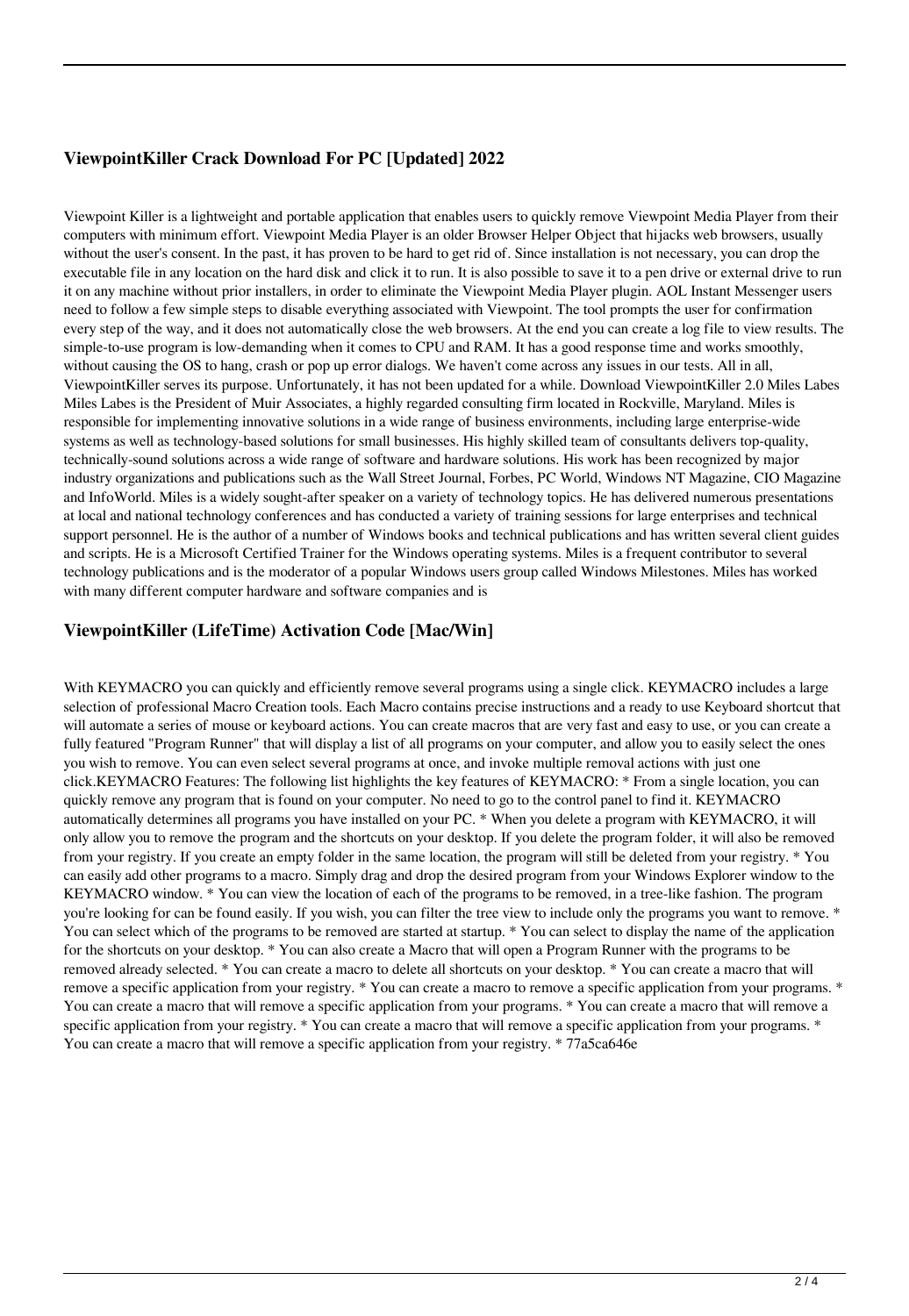### **ViewpointKiller Crack+ Full Version Free**

ViewpointKiller is a light and portable program that easily removes the Viewpoint Media Player from a computer. Features: -remove Viewpoint Media Player from the local machine. -support all versions of Viewpoint Media Player (from 4.00 to the latest). -Configure the launcher as you wish, or uninstall it. -Save the current settings and keep them between uninstallations. -Create log files for both uninstallation and removal. Ratings Details ViewpointKiller is a lightweight and portable application that enables users to quickly remove Viewpoint Media Player from their computers with minimum effort. Viewpoint Media Player is an older Browser Helper Object that hijacks web browsers, usually without the user's consent. In the past, it has proven to be hard to get rid of. Since installation is not necessary, you can drop the executable file in any location on the hard disk and click it to run. It is also possible to save it to a pen drive or external drive to run it on any machine without prior installers, in order to eliminate the Viewpoint Media Player plugin. AOL Instant Messenger users need to follow a few simple steps to disable everything associated with Viewpoint. The tool prompts the user for confirmation every step of the way, and it does not automatically close the web browsers. At the end you can create a log file to view results. The simple-to-use program is low-demanding when it comes to CPU and RAM. It has a good response time and works smoothly, without causing the OS to hang, crash or pop up error dialogs. We haven't come across any issues in our tests. All in all, ViewpointKiller serves its purpose. Unfortunately, it has not been updated for a while. Reviews About Viewpoint Media Player Uninstaller Viewpoint Media Player Uninstaller is a freeware software product developed by Joni Moon. This site is not directly affiliated with Joni Moon or any of its affiliates. The software presented here is not endorsed by Joni Moon, and its use may be illegal where you live. We're just fans, enjoying what Joni Moon has created here.Only valid for active forum users. Active means at least 30 postings within the last 30 days (no spam postings). This will automatically being checked at www.starbike.com shopping basket so make sure that you are logged

#### **What's New in the?**

Viewpoint Media Player is a malicious software program that can be installed without the user's consent. It is bundled with several other programs, some of which may not be as legitimate as they appear. The program hijacks web browsers, usually without the user's consent. It displays various marketing messages, some of which are related to some illegal activities such as the sale of counterfeit goods. It is primarily used to generate advertising revenue. Viewpoint Media Player can be easily removed. Just download and run ViewpointKiller to remove all traces of the program. Before removing Viewpoint Media Player, we recommend you to read the removal guide. Viewpoint Media Player is a malicious software program that can be installed without the user's consent. It is bundled with several other programs, some of which may not be as legitimate as they appear. The program hijacks web browsers, usually without the user's consent. It displays various marketing messages, some of which are related to some illegal activities such as the sale of counterfeit goods. It is primarily used to generate advertising revenue. Viewpoint Media Player can be easily removed. Just download and run ViewpointKiller to remove all traces of the program. Before removing Viewpoint Media Player, we recommend you to read the removal guide. Viewpoint Media Player is a malicious software program that can be installed without the user's consent. It is bundled with several other programs, some of which may not be as legitimate as they appear. The program hijacks web browsers, usually without the user's consent. It displays various marketing messages, some of which are related to some illegal activities such as the sale of counterfeit goods. It is primarily used to generate advertising revenue. Viewpoint Media Player can be easily removed. Just download and run ViewpointKiller to remove all traces of the program. Before removing Viewpoint Media Player, we recommend you to read the removal guide. Viewpoint Media Player is a malicious software program that can be installed without the user's consent. It is bundled with several other programs, some of which may not be as legitimate as they appear. The program hijacks web browsers, usually without the user's consent. It displays various marketing messages, some of which are related to some illegal activities such as the sale of counterfeit goods. It is primarily used to generate advertising revenue. Viewpoint Media Player can be easily removed. Just download and run ViewpointKiller to remove all traces of the program. Before removing Viewpoint Media Player, we recommend you to read the removal guide. Viewpoint Media Player is a malicious software program that can be installed without the user's consent. It is bundled with several other programs, some of which may not be as legitimate